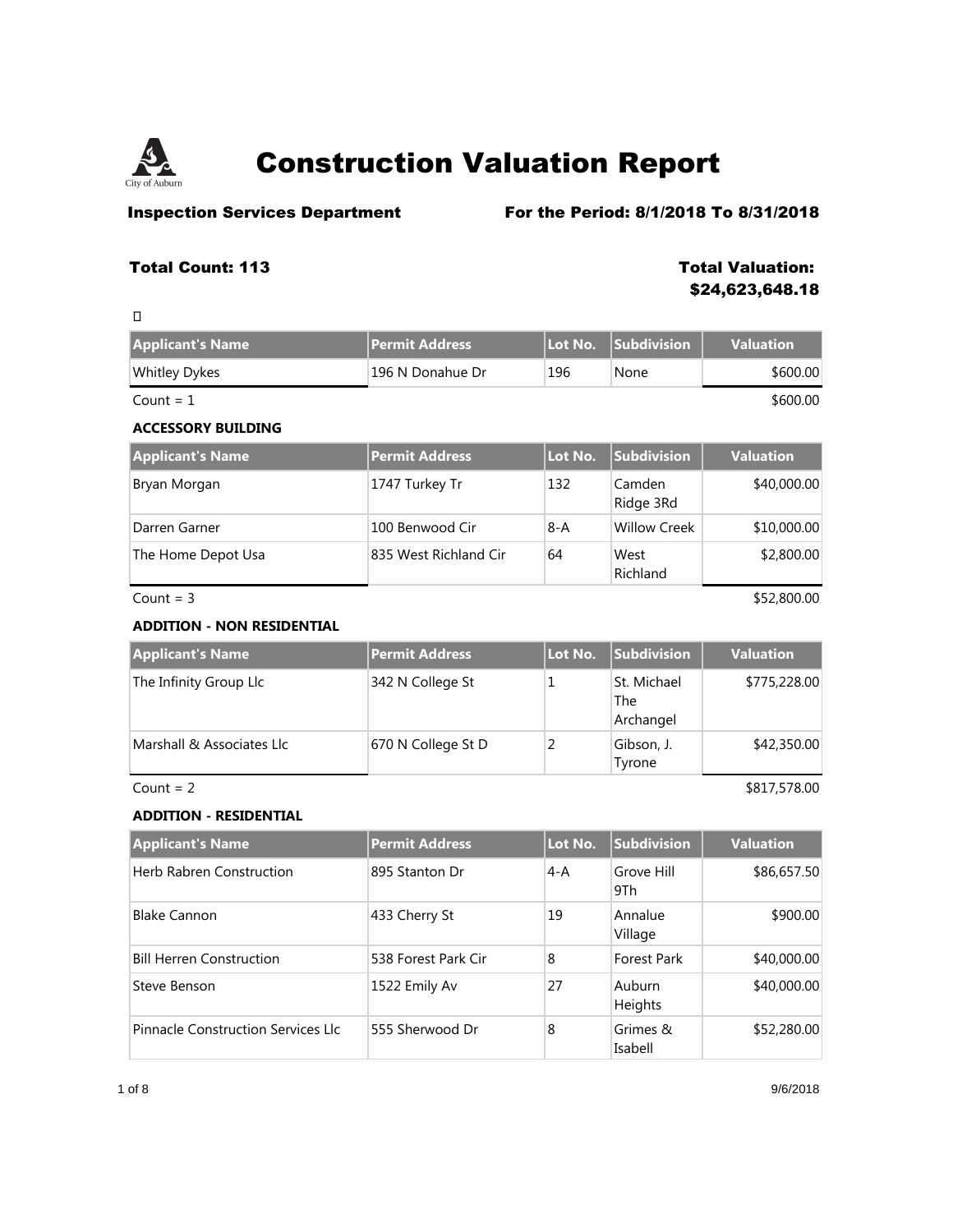

## **Inspection Services Department** For the Period: 8/1/2018 To 8/31/2018

| $H \in \mathcal{R}$ L Construction Inc | 409 Camellia Dr | 10 | <b>Brookside</b> | \$100,000.00 |
|----------------------------------------|-----------------|----|------------------|--------------|
| LC Homes                               | 901 Cherokee Rd | 6  | Pickwood         | \$2,400.00   |
| Count = $7$                            |                 |    |                  | \$322,237.50 |

## **ALTERATION - NON RESIDENTIAL**

| <b>Applicant's Name</b>   | <b>Permit Address</b> | Lot No.   | Subdivision                                 | <b>Valuation</b> |
|---------------------------|-----------------------|-----------|---------------------------------------------|------------------|
| Batson-Cook Company       | 132 N Ross St         |           | None                                        | \$5,000.00       |
| Hudson Construction Co.   | 2900 E University Dr  | 5         | <b>Pick Estates</b><br>North                | \$500,000.00     |
| Whatley Construction, Llc | 323 Airport Rd        | <b>B2</b> | Kendrick                                    | \$417,435.00     |
| Marshall & Associates Llc | 2311 Bent Creek Rd    |           | None                                        | \$127,000.00     |
| Holland Commercial, Inc.  | 2160 Moores Mill Rd   | 2B        | Ogletree<br>Village<br><b>Business Park</b> | \$56,300.00      |
| Sait Akagunduz            | 132 N College St      | 132       | None                                        | \$10,000.00      |
| Joseph Shorter            | 190 N Donahue Dr      | 190       | <b>Byers</b>                                | \$3,000.00       |
| Home Yard & Garden Inc    | 1642 S College St D   |           | None                                        | \$3,000.00       |
| Count = $8$               |                       |           |                                             | \$1,121,735.00   |

### **ALTERATION - RESIDENTIAL**

| <b>Applicant's Name</b>    | <b>Permit Address</b> | Lot No. | <b>Subdivision</b> | <b>Valuation</b> |
|----------------------------|-----------------------|---------|--------------------|------------------|
| Dilworth Development Inc   | 1396 Eden Gate Crsg   | 100     | Rosemary<br>Gate   | \$42,207.30      |
| Dilworth Development Inc   | 1392 Eden Gate Crsg   | 98      | Rosemary<br>Gate   | \$42,207.30      |
| Pythoge, Llc               | 1229 Hickory Ln       | 7       | None               | \$25,000.00      |
| Dilworth Development Inc   | 1411 New Arbor Tr     | 109     | Rosemary<br>Gate   | \$89,248.45      |
| Home Renovation And Repair | 500 Kuderna Acres     | 4       | Kuderna<br>Acres   | \$30,000.00      |
| R L Corley Construction    | 1230 Old Country Ln   |         | None               | \$130,000.00     |
| Dilworth Development Inc   | 1384 Eden Gate Crsg   | 101     | Rosemary<br>Gate   | \$42,207.30      |
| Dilworth Development Inc   | 1412 Eden Gate Crsg   | 107     | Rosemary<br>Gate   | \$43,430.70      |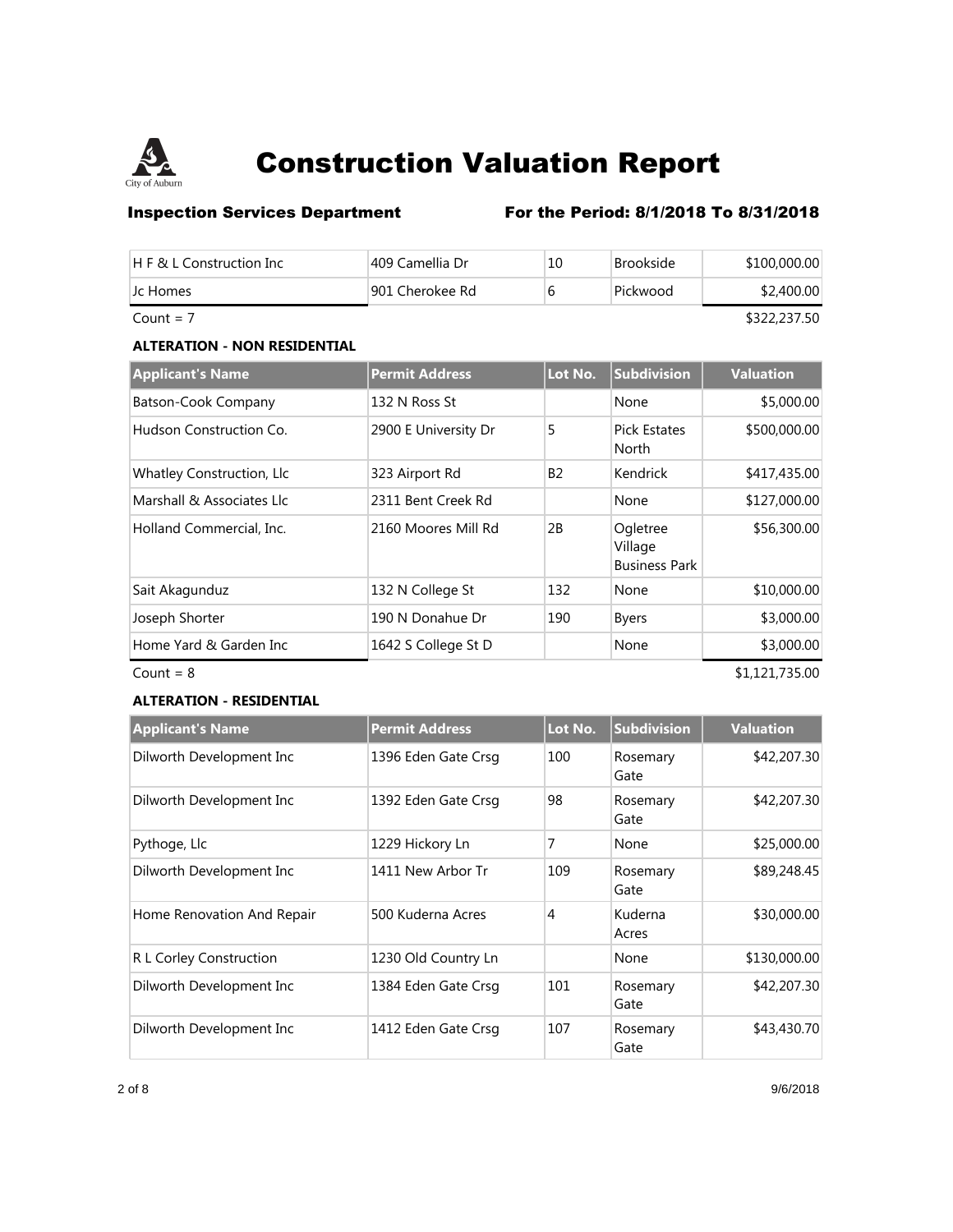

**Inspection Services Department** For the Period: 8/1/2018 To 8/31/2018

| Count = $22$                             |                       |      |                                                 | \$860,619.20 |
|------------------------------------------|-----------------------|------|-------------------------------------------------|--------------|
| James C Little                           | 429 Moores Mill Rd 8  | 429  | None                                            | \$3,200.00   |
| Southeast Restoration Group-<br>Columbus | 2226 Montiano Ln      |      | None                                            | \$16,886.00  |
| Sebastian Commans                        | 1225 Combs Av         | 1225 | None                                            | \$23,000.00  |
| Auburn Framing                           | 123 Bridle Ct         | 123  | Woodland<br>Park Ph1                            | \$15,000.00  |
| Pythoge, Llc                             | 705 Green St          | 11   | University<br>Estates Plat 1                    | \$25,000.00  |
| Pythoge, Llc                             | 1229 Hickory Ln       | 7    | Felton                                          | \$15,000.00  |
| David Myers Construction Inc             | 815 E University Dr   |      | None                                            | \$22,400.00  |
| Window World Of Montgomery Llc           | 315 E Magnolia Av 214 |      | None                                            | \$2,950.00   |
| Columbus Solariums, Inc.                 | 1847 Vfw Rd           | 11   | Garden<br>Homes Of<br>Grove Hill,<br><b>The</b> | \$9,850.00   |
| Dilworth Development Inc                 | 1677 Lois Ln          | 46   | Pace<br>Southside                               | \$43,328.75  |
| Window World Of Montgomery Llc           | 1101 Rustic Ridge Rd  |      | None                                            | \$3,842.00   |
| The Letlow Company Llc                   | 2170 Springwood Dr    | 8    | Springwood                                      | \$149,000.00 |
| Dilworth Development Inc                 | 1408 Eden Gate Crsg   | 105  | Rosemary<br>Gate                                | \$43,430.70  |
| Dilworth Development Inc                 | 1410 Eden Gate Crsg   | 105  | Rosemary<br>Gate                                | \$43,430.70  |

### **AMUSEMENT/SOCIAL/RECREATIO NAL**

| <b>Applicant's Name</b>       | Permit Address       | Lot No. | <b>Subdivision</b>          | <b>Valuation</b> |
|-------------------------------|----------------------|---------|-----------------------------|------------------|
| Southeast Pool Builders       | 530 Pear Tree Rd     | 1ABD-4  | <b>Bill Penny</b>           | \$34,000.00      |
| The Backyard Experience, Inc. | 2184 East Lake Blvd  | $3-A$   | East Lake Ph <sub>3</sub>   | \$120,000.00     |
| Herring Pools & Supplies      | 2619 Dunkirk Cir     | 206     | East Richland               | \$18,000.00      |
| Mr. Pool, Llc                 | 9366 Society Hill Rd |         | Society Hill<br>Estates 2Nd | \$29,500.00      |

 $Count = 4$  \$201,500.00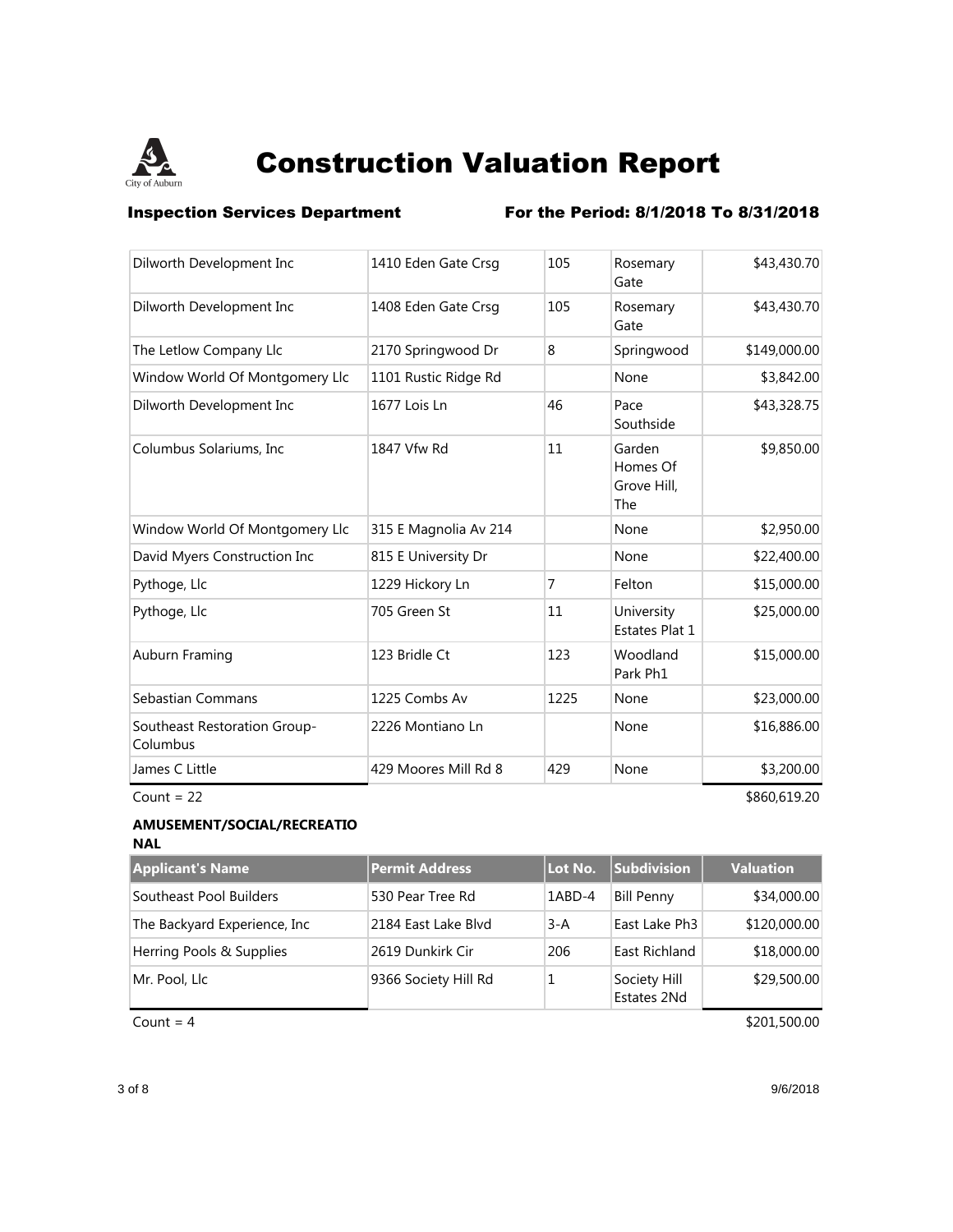

## **Inspection Services Department** For the Period: 8/1/2018 To 8/31/2018

## **OFFICE/BANK/PROFESSIONAL**

| <b>Applicant's Name</b>          | <b>Permit Address</b>    | Lot No. | <b>Subdivision</b> | <b>Valuation</b> |
|----------------------------------|--------------------------|---------|--------------------|------------------|
| Whatley Construction, Llc        | 1234 Ogletree Village Ln |         | None               | \$3,173,451.00   |
| Count = $1$                      |                          |         |                    | \$3,173,451.00   |
| <b>ROOFING - NON RESIDENTIAL</b> |                          |         |                    |                  |
| <b>Applicant's Name</b>          | <b>Permit Address</b>    | Lot No. | Subdivision        | <b>Valuation</b> |
| Jeff Kirby                       | 1601 Professional Pkwy   |         | None               | \$153,000.00     |
| Count = $1$                      |                          |         |                    | \$153,000.00     |
| <b>ROOFING - RESIDENTIAL</b>     |                          |         |                    |                  |
| <b>Applicant's Name</b>          | <b>Permit Address</b>    | Lot No. | Subdivision        | <b>Valuation</b> |
| Warren Morgan                    | 716 Clark Av             |         | None               | \$4,000.00       |
| Superior Roofing 201843          | 241 S Cary Dr            |         | None               | \$9,070.00       |
| <b>Triple B Construction</b>     | 546 Rosemary Ct          |         | None               | \$9,132.30       |
| Superior Roofing 201843          | 1137 Eagle Cir           |         | None               | \$10,960.00      |
| Superior Roofing 201843          | 838 Janet Dr             |         | None               | \$7,845.00       |
| Superior Roofing 201843          | 216 Payne St             |         | None               | \$7,685.00       |
| Superior Roofing 201843          | 1135 Lakeview Dr         |         | None               | \$3,580.00       |
| Count = $7$                      |                          |         |                    | \$52,272.30      |
| <b>SCHOOL/OTHER EDUCATIONAL</b>  |                          |         |                    |                  |

| <b>Applicant's Name</b>    | <b>Permit Address</b> | l Lot No. Subdivision | <b>Valuation</b> |
|----------------------------|-----------------------|-----------------------|------------------|
| Tri-South Contractors, Inc | 585 Devall Dr         | None                  | \$2,342,461.00   |
| Count = $1$                | \$2,342,461.00        |                       |                  |

### **SINGLE FAMILY HOUSE - ATTACHED**

| <b>Applicant's Name</b>    | Permit Address      | Lot No. | <b>Subdivision</b> | <b>Valuation</b> |
|----------------------------|---------------------|---------|--------------------|------------------|
| Dilworth Development Inc   | 1412 Eden Gate Crsg | 107     | Rosemary<br>Gate   | \$157,229.60     |
| <b>Toland Construction</b> | 2284 Albans Ln      | 281     | Mimms Trail        | \$257,507.39     |
| <b>Toland Construction</b> | 2288 Albans Ln      | 282     | Mimms Trail        | \$239,094.89     |
| <b>Toland Construction</b> | 2292 Albans Ln      | 283     | Mimms Trail        | \$239,094.89     |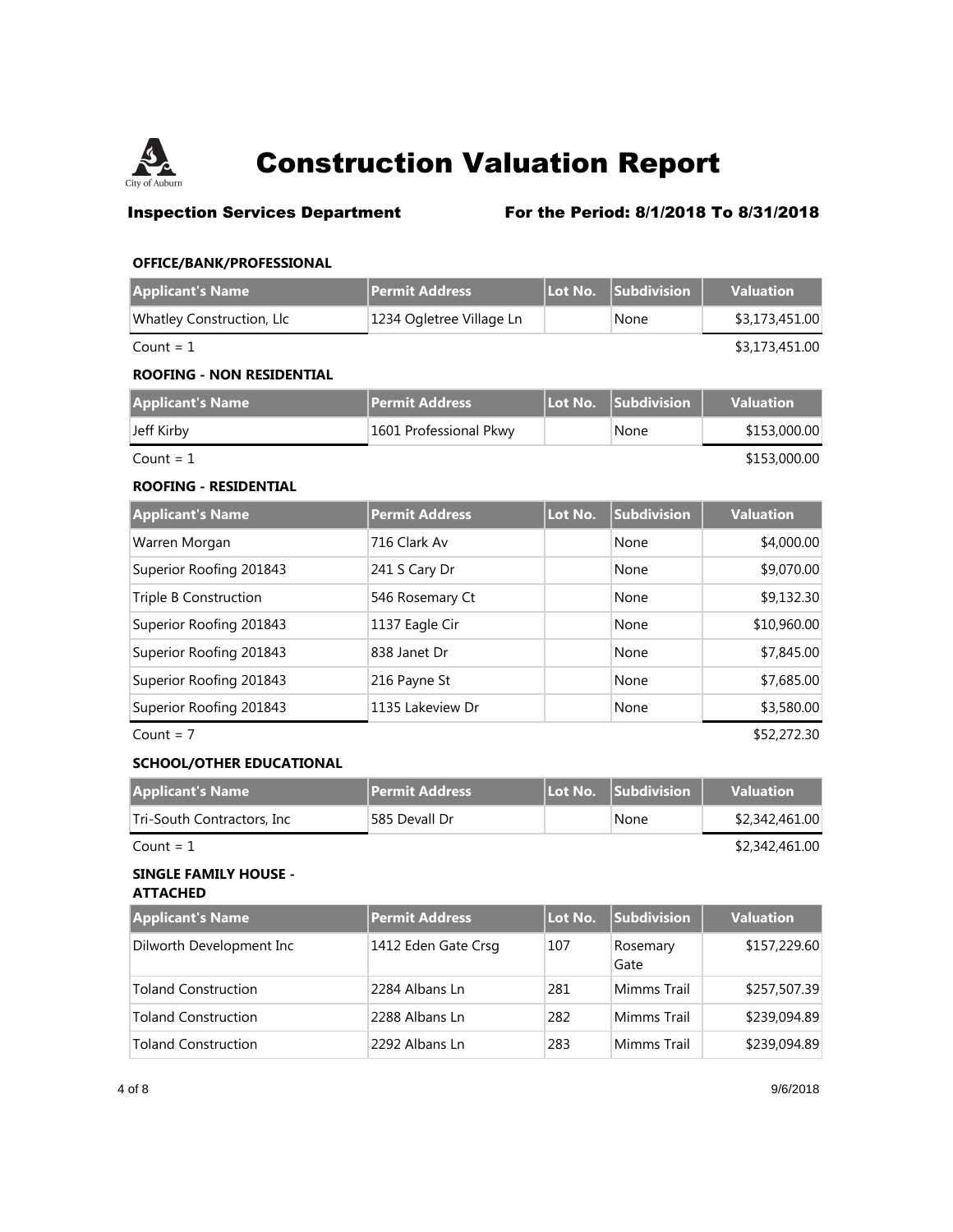

## **Inspection Services Department** For the Period: 8/1/2018 To 8/31/2018

| <b>Toland Construction</b> | 2296 Albans Ln      | 284 | Mimms Trail      | \$257,507.39   |
|----------------------------|---------------------|-----|------------------|----------------|
| Dilworth Development Inc   | 1388 Eden Gate Crsg | 96  | Rosemary<br>Gate | \$42,207.30    |
| Dilworth Development Inc   | 1398 Eden Gate Crsg | 95  | Rosemary<br>Gate | \$42,207.30    |
| Count = $7$                |                     |     |                  | \$1,234,848.76 |

### **SINGLE FAMILY HOUSE - DETACHED**

| <b>Applicant's Name</b>                        | <b>Permit Address</b> | Lot No.   | <b>Subdivision</b>                       | <b>Valuation</b> |
|------------------------------------------------|-----------------------|-----------|------------------------------------------|------------------|
| <b>Builders Professional Group Llc</b>         | 249 Woodward Way      | 172       | Mimms Trail                              | \$356,897.19     |
| Mathews Development Company Llc                | 4164 Creekwater Crsg  | 20        | Parkersons<br>Mill                       | \$254,188.96     |
| Mathews Development Company Llc                | 4152 Creekwater Crsg  | 23        | Parkersons<br>Mill                       | \$296,635.43     |
| <b>Black Oak Construction</b>                  | 428 Frontier Cir      | $235 - A$ | Solamere Ph <sub>3</sub>                 | \$345,267.77     |
| Stephen Ward Culpepper Dba Swc<br>Construction | 372 Frontier Cir      | 222       | Solamere Ph3                             | \$225,372.62     |
| <b>Toland Construction</b>                     | 1008 Fairview Dr      | 9         | Moores Mill<br>Golf Club 6Th             | \$411,297.19     |
| Homeworks Of Alabama Inc                       | 456 Pinedale Dr       | 15        | Pinedale Park                            | \$532,802.82     |
| Sage Company Llc                               | 2898 Montana Way      | 3         | The Dakota                               | \$503,128.10     |
| Sage Company Llc                               | 2939 Montana Way      | 6         | The Dakota                               | \$374,395.27     |
| Sage Company Llc                               | 2866 Montana Way      | 1         | The Dakota                               | \$765,900.00     |
| Dilworth Development Inc                       | 1214 Lillie Ln        | 24        | <b>Town Creek</b>                        | \$361,938.73     |
| Dilworth Development Inc                       | 1331 Falls Crest Dr   | 99        | Yarbrough<br><b>Farms Falls</b><br>Crest | \$375,254.90     |
| Dilworth Development Inc                       | 149 Southside Cir     | 42        | Pace<br>Southside                        | \$276,459.15     |
| Dilworth Development Inc                       | 1321 Falls Crest Dr   | 98        | Yarbrough<br><b>Farms Falls</b><br>Crest | \$371,023.53     |
| <b>Holland Homes Llc</b>                       | 1699 Overhill Ct      | 107       | Highlands<br>Sector Three                | \$192,745.92     |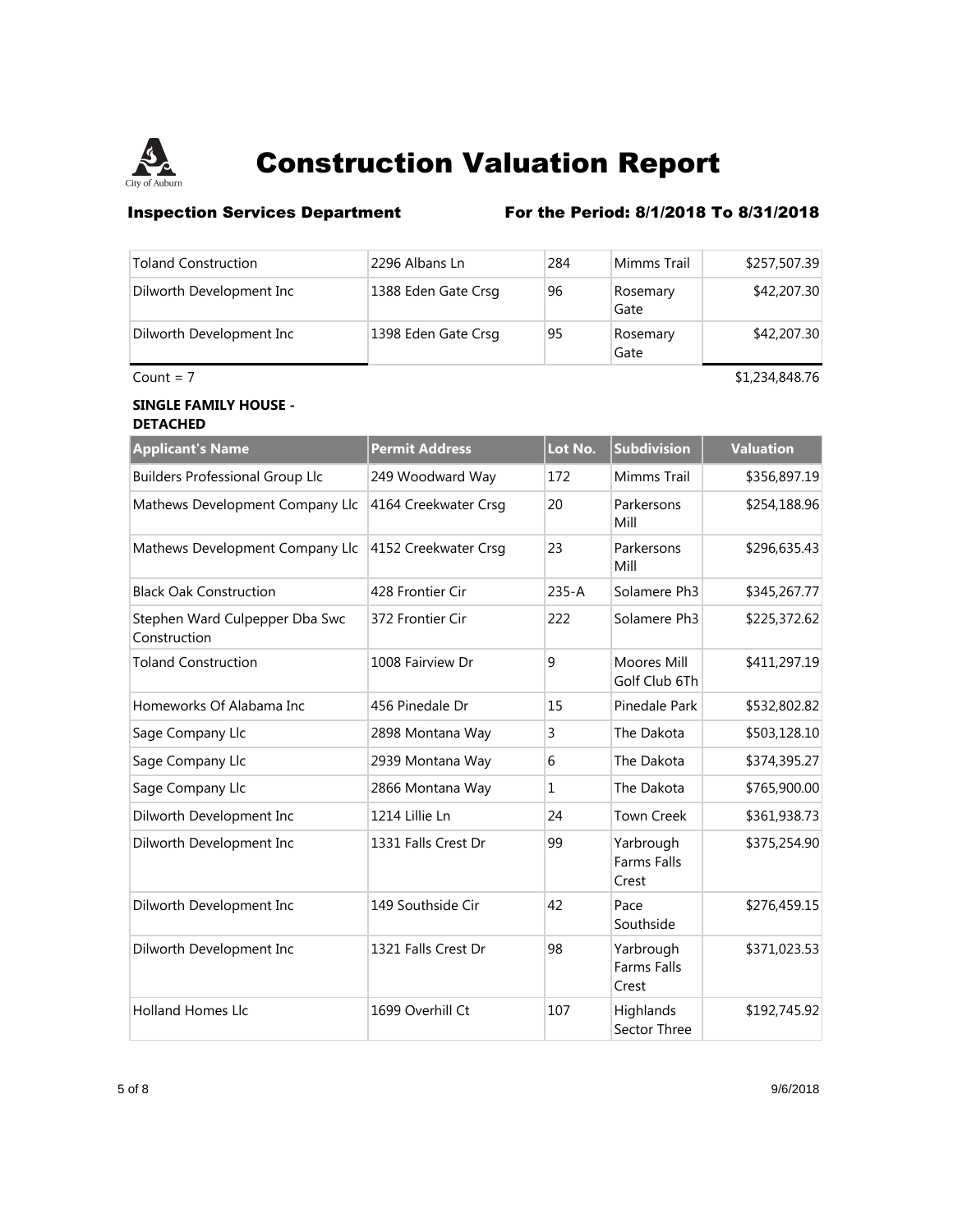

**Inspection Services Department** For the Period: 8/1/2018 To 8/31/2018

| <b>Holland Homes Llc</b>        | 1703 Overhill Ct      | 106            | Highlands<br>Sector Three         | \$270,696.22 |
|---------------------------------|-----------------------|----------------|-----------------------------------|--------------|
| <b>Holland Homes Llc</b>        | 1707 Overhill Ct      | 105            | Highlands<br>Sector Three         | \$236,793.50 |
| Stone Martin Builders Llc       | 760 Monroe Dr         | 17             | The Oaks At<br>Cotswold           | \$477,419.91 |
| <b>Holland Homes Llc</b>        | 1736 Overhill Ct      | 92             | Highlands<br>Sector Three         | \$193,195.92 |
| <b>Holland Homes Llc</b>        | 2681 Bud Black Rd     | 8              | <b>Bud Black</b>                  | \$269,982.57 |
| <b>Toland Construction</b>      | 1004 Fairview Dr      | 11             | Moores Mill<br>Golf Club 6Th      | \$457,082.61 |
| Adamson Construction Group, Llc | 4168 Creekview Ct     | 35             | Parkersons<br>Mill                | \$276,867.95 |
| Homestead Residential Inc       | 1137 Still Hunt Ln    | 140            | Yarbrough<br>Farms The<br>Parc    | \$279,436.25 |
| Homestead Residential Inc       | 987 Falconer Dr       | 170            | Yarbrough<br>Farms The<br>Parc    | \$305,011.50 |
| Homestead Residential Inc       | 930 Falconer Dr       | 151            | Yarbrough<br>Farms The<br>Parc    | \$285,827.94 |
| Paul Howard                     | 1189 Town Creek Dr    | 17             | <b>Town Creek</b>                 | \$373,162.43 |
| Dilworth Development Inc        | 1387 Falls Crest Dr   | 104            | Yarbrough<br>Farms Falls<br>Crest | \$462,994.49 |
| Dack Homes West Llc             | 2126 Autumn Ridge Way | 146            | Autumn<br>Ridge Phase<br>1B       | \$278,348.74 |
| Grayhawk Homes Inc              | 1257 Weatherford St   | 3              | Grove Hill<br>11Th Ph1            | \$232,480.64 |
| Grayhawk Homes Inc              | 1261 Weatherford St   | $\overline{2}$ | Grove Hill<br>11Th Ph1            | \$255,664.70 |
| Grayhawk Homes Inc              | 1251 Weatherford St   | 4              | Grove Hill<br>11Th Ph1            | \$273,807.20 |
| Hughston Homes Inc              | 2710 Dunkirk Ct       | 175            | East Richland                     | \$292,532.45 |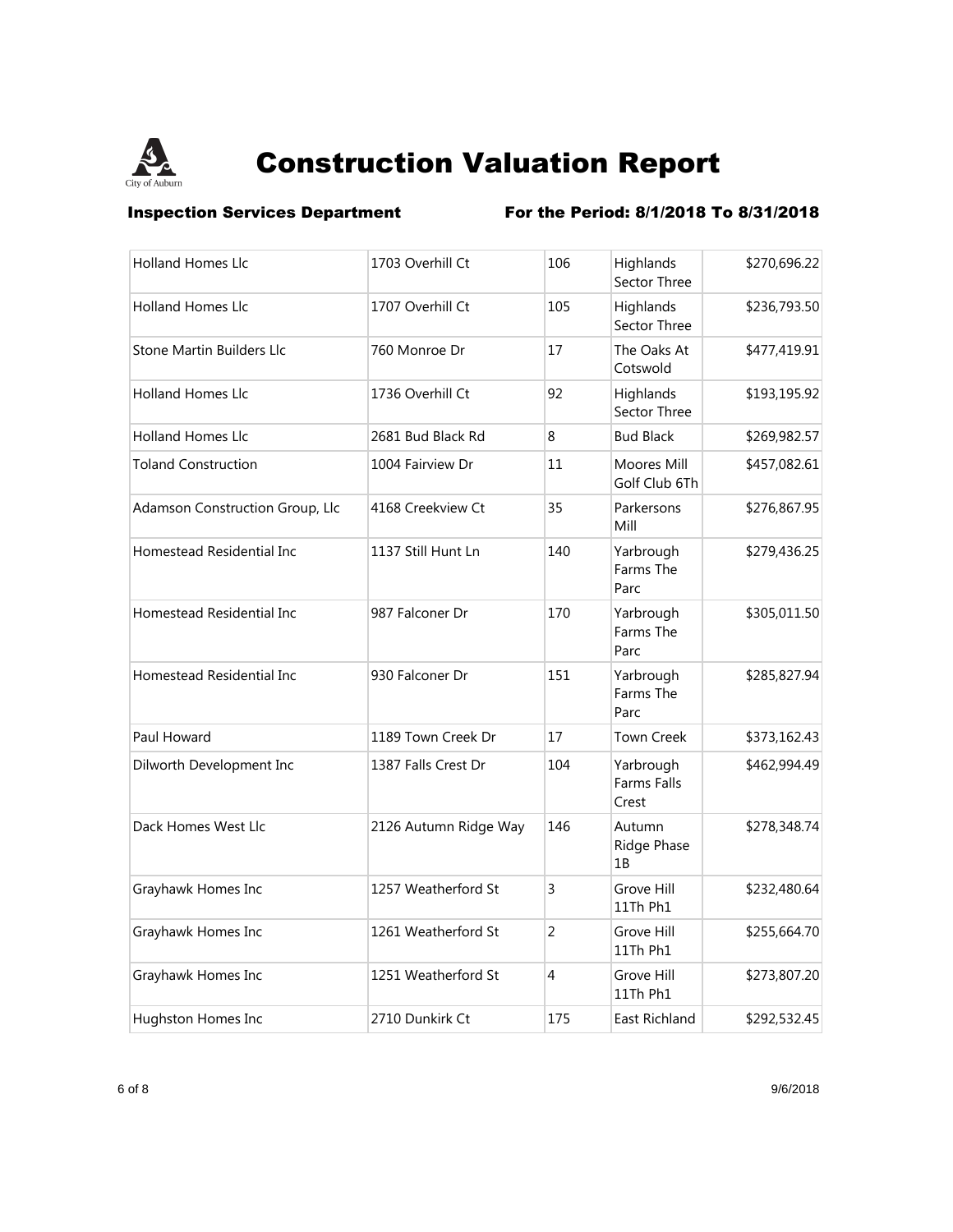

**Inspection Services Department** For the Period: 8/1/2018 To 8/31/2018

| Dilworth Development Inc         | 1812 Yarbrough Farms Blvd 253 |              | Yarbrough<br><b>Farms Pine</b><br>Valley | \$262,476.36    |
|----------------------------------|-------------------------------|--------------|------------------------------------------|-----------------|
| Stone Martin Builders Llc        | 2531 Sophia Ct                | 25           | <b>Tuscany Hills</b><br>Phase 5          | \$262,938.85    |
| Mark Langley                     | 271 Fontaine Dr               | 10           | Woodfield                                | \$130,000.00    |
| <b>Stone Martin Builders Llc</b> | 208 Blasted Rock Rd           | 11           | <b>Tuscany Hills</b><br>Phase 5          | \$238,043.74    |
| Stone Martin Builders Llc        | 307 Shot Rock Ct              | 6            | <b>Tuscany Hills</b><br>Phase 5          | \$203,506.71    |
| Lowder New Homes Inc             | 742 Summerlin Dr              | 2            | Rock Ridge                               | \$297,348.91    |
| Double Eagle Homes Llc           | 520 Waynewood Ct              | $59-A$       | Shelton<br>Woods No.4                    | \$245,276.87    |
| Grayhawk Homes Inc               | 1265 Weatherford St           | $\mathbf{1}$ | Grove Hill<br>11Th Ph1                   | \$291,541.65    |
| Lowder New Homes Inc             | 736 Summerlin Dr              | $\mathbf{1}$ | Rock Ridge                               | \$247,957.56    |
| Double Eagle Homes Llc           | 516 Waynewood Ct              | $60 - A$     | Shelton<br>Woods                         | \$240,335.46    |
| Stone Martin Builders Llc        | 2533 Sophia Ct                | 26           | None                                     | \$203,506.71    |
| Count = $43$                     |                               |              |                                          | \$13,487,545.42 |

### **STORE/CUSTOMER SERVICE**

| <b>Applicant's Name</b>                   | <b>Permit Address</b> | Lot No.         | Subdivision                                    | <b>Valuation</b> |
|-------------------------------------------|-----------------------|-----------------|------------------------------------------------|------------------|
| Logan Multicraft Llc                      | 234 W Magnolia Av B   | 2c              | Toomer<br>Estate                               | \$150,000.00     |
| Donald H Allen Development                | 2081 S College St     | $4 - A - 3 - B$ | Greenbelt<br>Properties                        | \$538,000.00     |
| <b>Td Builders Inc.</b>                   | 1580 Opelika Rd       | 1               | <b>Flints</b><br>Crossing<br>Shopping<br>Cntr. | \$55,000.00      |
| Gemini Construction Company Llc<br>478446 | 1619 Opelika Rd       | $2A-1-A$        | Village Mall<br>Commercial                     | \$30,000.00      |
| Jianhua Cherny                            | 1100 S College St 101 | N/A             | University<br>Village                          | \$10,000.00      |

 $Count = 5$  \$783,000.00